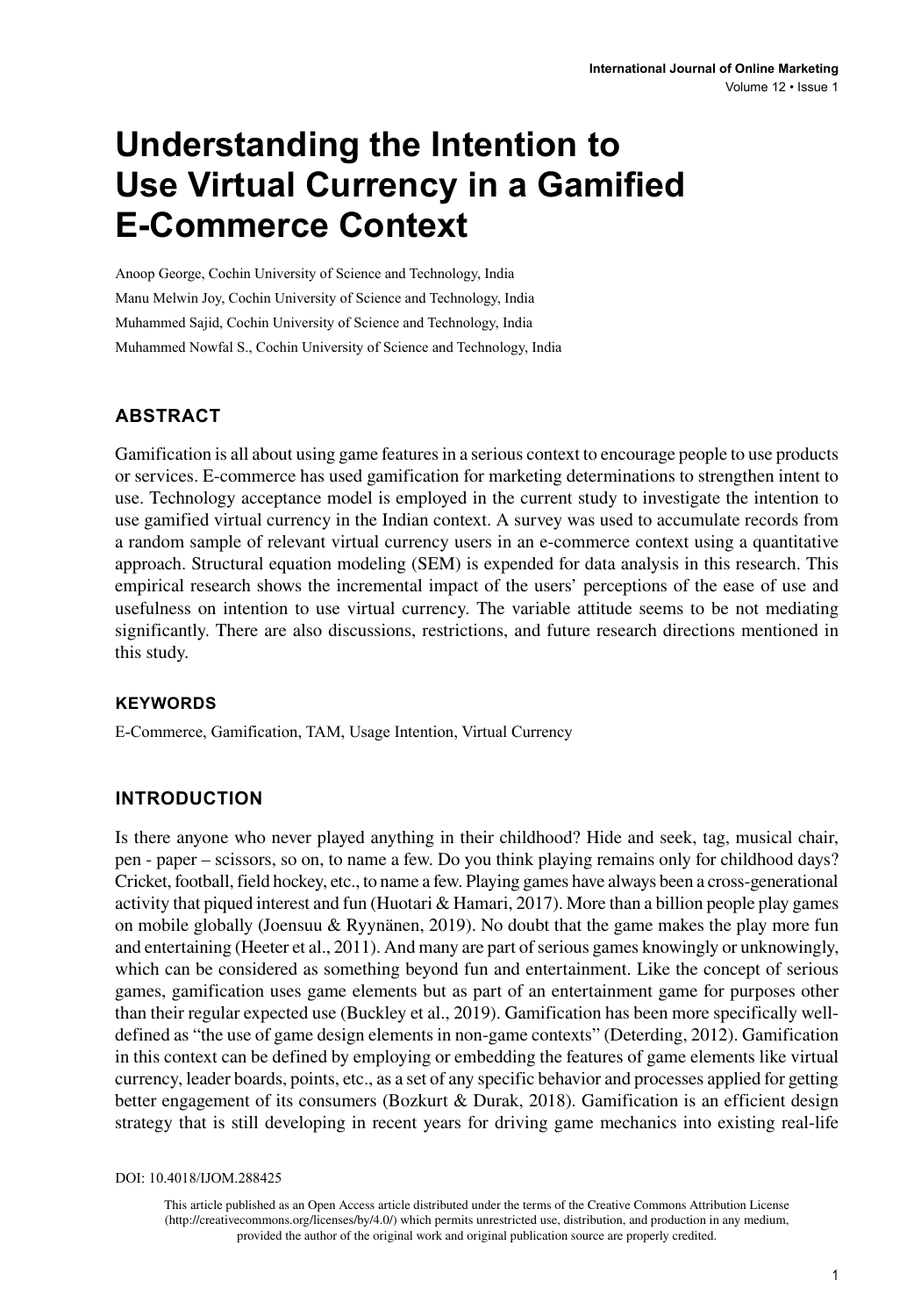contexts, especially in e-commerce (Rapp et al., 2019). The interest in gamification in academics and e-commerce is increasing, and it has already been proven. Still, the absence of enough empirical evidence on individual game elements, especially in online commerce(García-Jurado et al., 2019), is something important that needs to be studied. India, being one among the internationally recognized, quick developing, and most significant emerging e-commerce industries that expect to cross 200 billion US dollars by 2026 from 38.5 billion US dollars as of 2017 (*E-Commerce in India| IBEF*, 2021).

Flipkart, along with other minor specialist e-commerce platforms, is presently among the most dominant e-tailers in the Indian e-commerce industry (Prashar et al., 2015; Rajan, 2020). Flipkart Plus is a no-cost successful loyalty initiative for all of its regular customers (Trauboth, 2020). Buyers must earn five hundred SuperCoins to be eligible for this program. Flipkart Plus members earn four SuperCoins per each one hundred rupees invested on a Flipkart purchase, while non-plus customers receive two SuperCoins (Gayathry, 2019). Flipkart SuperCoins is one of the limited virtual currencies used for e-tailing (Moin & Rahman, 2019). The virtual currency reward system that has got some exchange value within the system can be considered virtual currency in the gamification framework (Dicheva et al., 2021). Therefore the virtual currency has got an attribute of private currency that is mainly used in online transactions by using various technological factors. In the case of Flipkart SuperCoins, it can be used for payment for the products, buying coupons, buy exclusive deals and book flight tickets by using the same platform (Flipkart, 2019). The fact of the matter is that virtual currency is slowly replacing real physical currency in the e-commerce context, but nobody is having enough statistical proof on the exact replacement. If we consider the Indian population, there is a tremendous amount of interest invested in virtual currencies (Mohammad Usman, 2020). According to the recent statistics, India being appraised to contribute around ten percent of the overall virtual currency market worldwide. Even though more than one thousand five hundred types of virtual currencies are seen in India (Sackheim & Howell, 2018), we could hardly find the virtual currency in an e-commerce platform. This scenario constantly questions how far the virtual currency is affecting real-life scenarios (Wang & Mainwaring, 2008). This question remains in the mind of both academicians and business people. Therefore this investigation focuses on virtual currency in a gamified e-commerce context. The gamified virtual currency considered for this empirical study is SuperCoins which are stored and transacted only through the Flipkart domain's designated mobile application or website.

The use of game elements like virtual currency and its game mechanics and game dynamics in non-game situations like e-commerce has become one of the fastest emerging practices in marketingrelated activities (Yang et al., 2017). Whatsoever the research that provides empirical studies as evidence for game elements' influence on consumer behavior in domains like e-commerce marketing is still deficient (Behl et al., 2020; Deterding et al., 2011). From the existing pieces of literature, it is clearly understood that virtual currency is a gamification element (Helmefalk et al., 2019), and there is a need to identify the relevance of virtual currency concerning consumer behavior perspective in an e-commerce context (Kamboj et al., 2020). There is a clear requirement of empirical research that would examine how each single gamification element like virtual currency individually affect the business environment (Azmi et al., 2021; Xi & Hamari, 2020). Therefore, this study comprises empirical research to bridge the gap on how far this individual game element called virtual currency is affecting the individual's intention to use SuperCoins in the environment of e-business by using the Technology Acceptance Model (TAM).

The key research questions are as follows:

- Determining whether and how much a specific game mechanic termed virtual currency influences e-commerce usage intention?
- To forecast customer behavior in virtual e-commerce environments, should 'Attitude' be used in conjunction with the existing TAM framework, which is in conflict?